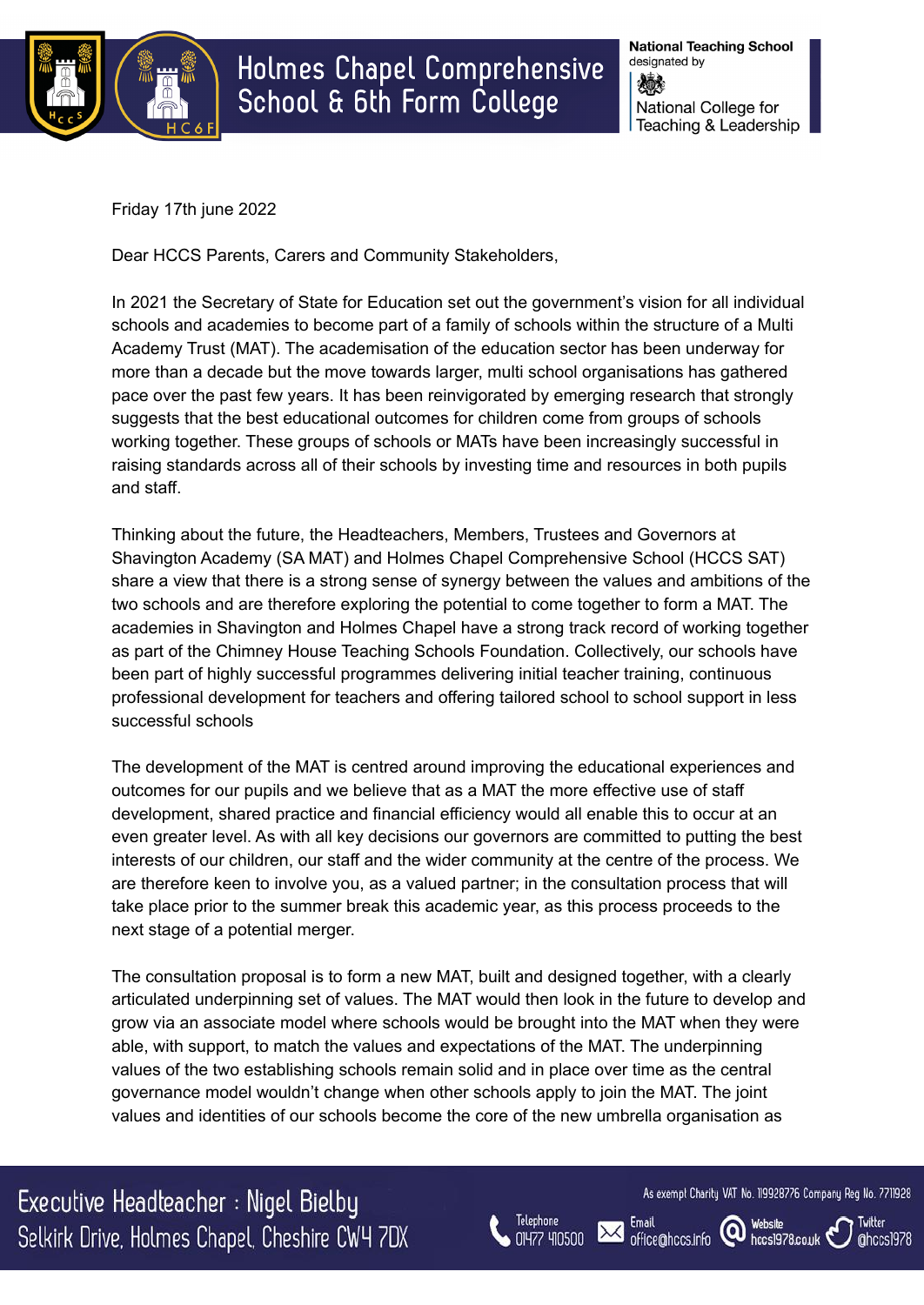

Holmes Chapel Comprehensive School & 6th Form College

both schools are very clear that their identity within the local community is very important and something that they do not wish to see diminished.

If the formation of the new MAT goes ahead, the current Holmes Chapel Single Academy Trust will cease to exist and the current Shavington MAT will be reformed under a new name to indicate the merging of the two schools. The names of the two schools themselves will not change and they will continue to operate very much as they do now with the authority to operate delegated to the school's Local Governing Bodies and the Headteachers. In technical terms, Shavington MAT is described in this process as the transfer and HCCS Academy Trust the transferor. The new MAT will be held to account by its Members and Trustees.

Members, Trustees, Governors and Leaders believe that this next step will support both schools to explore a range of questions that stakeholders often ask during consultation periods and provide the opportunity for parents and carers, our community and our partners to raise further questions for consideration regarding the proposal.

The Trust and Governing Boards wish to consult with our stakeholders including:

**Staff** Pupils Parents/Carers Trade Unions Local Primary Schools and Pre Schools Local Secondary Schools The Local Authority Parish Council Local Community

The consultation window will run from 17th June 2022 to 2pmon 15th July 2022

A detailed FAQs document has been attached to this letter, providing responses to questions and matters that have been raised through the process so far and there will be opportunity for a face-to-face Q&A session at each school within this consultation period:

Shavington Academy: Tuesday 5th July2022 5.00pm – 6.00pm Holmes Chapel Comprehensive School: Thursday 7th July 2022 5.00pm – 6.00pm

Executive Headteacher : Nigel Bielby Selkirk Drive, Holmes Chapel, Cheshire CW4 7DX



Email

office@hccs.info

As exempt Charity VAT No. 119928776 Company Reg No. 7711928

hccs1978.co.uk

Website

(Q)

Twitter

@hccs1978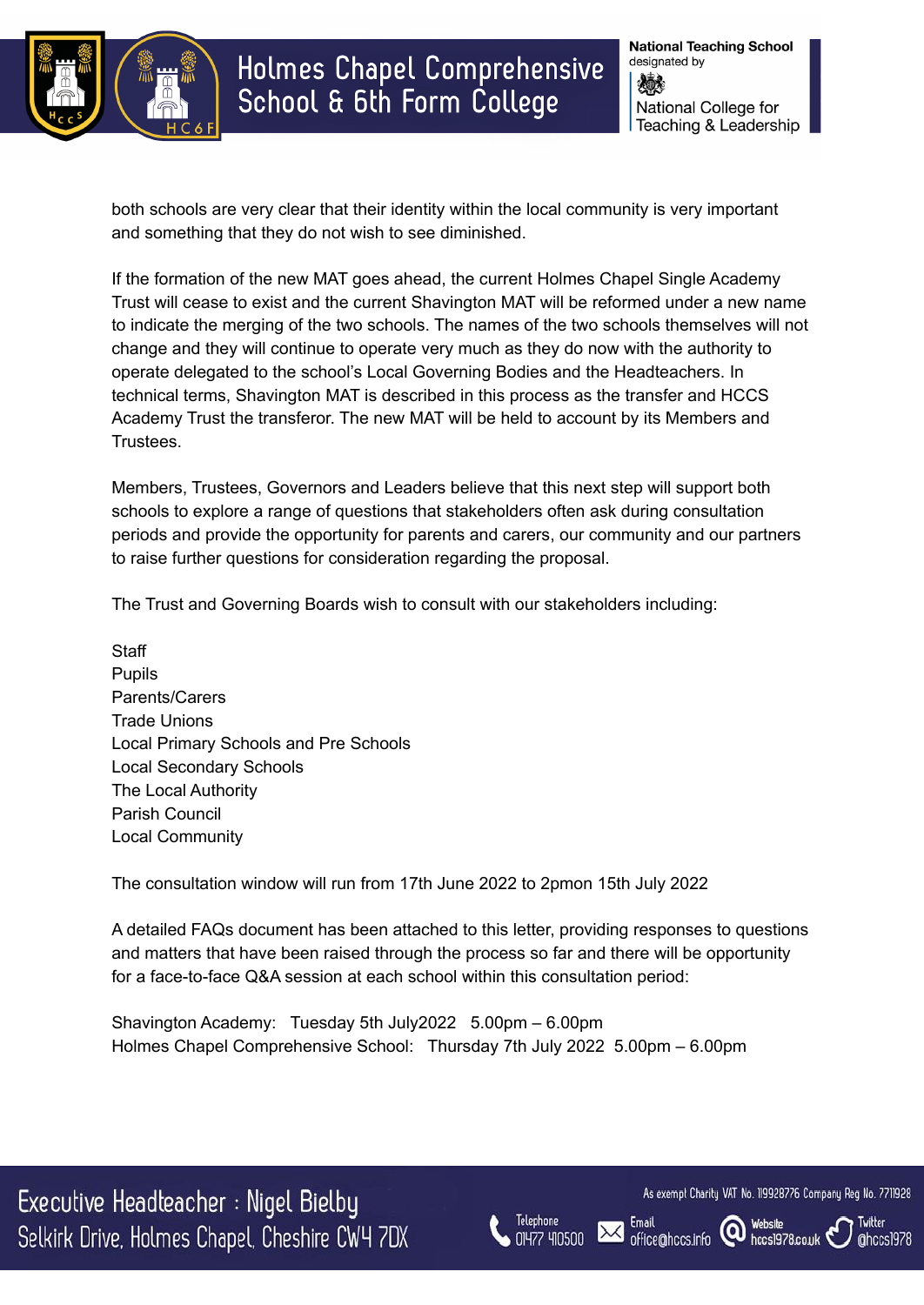

**National Teaching School** designated by 燃料 National College for Teaching & Leadership

Your views and comments on this proposal can be shared here: **MAT [Consultation](https://forms.office.com/r/mrWmWWXVYN) Form**

We look forward to receiving your feedback regarding this proposal.

Yours Faithfully,

Christina M. Burgess.

**Nigel Bielby Christina Burgess** Headteacher **Chair of Governors** 

Executive Headteacher : Nigel Bielby Selkirk Drive, Holmes Chapel, Cheshire CW4 7DX



As exempt Charity VAT No. 119928776 Company Reg No. 7711928

Twitter

@hccs1978

Email<br>office@hccs.info @ Website<br>office@hccs.info @ hccs1978.co.uk

**Email** 

 $\mathbf{X}$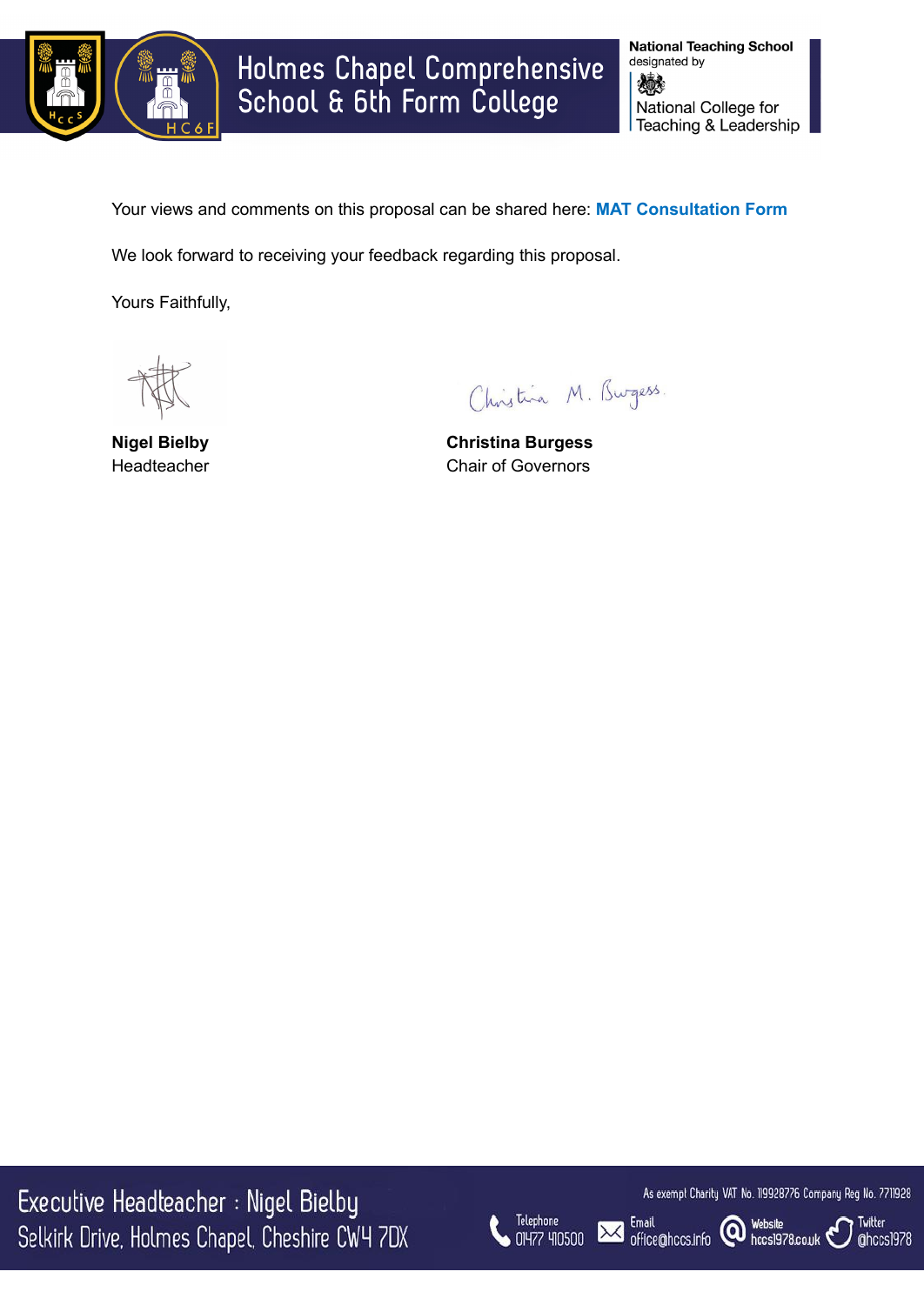# **Shavington Academy and Holmes Chapel Academy Merger**

# **Frequently Asked Questions**

# **1. What is a Multi-Academy Trust (MAT)?**

A Multi-Academy Trust (MAT) is when 2 or more Academies come together in partnership. Within a multi-academy trust all schools are governed by one Academy trust. Each school retains its own governing body, which is represented on the multi-academy trust board. The school's governing bodies operate subject to the control of the trust which has ultimate responsibility for the running of the individual academies. The trust is accountable and responsible for the performance of each of the academies and may delegate its decision-making powers to the governing bodies of the individual academies. As the multi-academy trust is a single entity, it is envisaged that schools can achieve strong collaboration and drive-up standards by providing a cohesive strategy and vision across all of the schools working together.

Shavington Academy (SA) is currently an 'empty' Multi-Academy Trust (MAT).

# **2. What is a Single Academy Trust (SAT)?**

A Single Academy Trust is a state school that is run by an Academy Trust. The Academy Trust enters into an agreement with the Secretary of State for Education that sets out its responsibilities and accountabilities for the effective running of one school. The Academy is funded directly by the Government and not through the Local Authority. The school's governing body has decision-making powers and is responsible for the running of the SAT. Holmes Chapel Comprehensive School (HCCS) is currently a Single Academy Trust (SAT)

# **3. Is this the right time to consider a merger of SA MAT and HCCS SAT?**

Yes, both schools have been considering further MAT development and have spent considerable time looking into options. The close working relationship between both schools places this as a strong option for further development at this time. Other schools locally are progressing on MAT development journeys which reflects the climate we are in.

# **4. Has the decision to merger already been made?**

No. Until the views of our parents and carer, staff, the local community, Trade Union and other stakeholders of our school have been obtained, a final decision will not be made. The formal consultation process is extremely important and will inform future decision making. The Trust and Governing Body has to weigh up both the pros and cons and then make a final decision as to whether to proceed. At anytime within the process, any party can withdraw, until the Funding Agreement is signed, as this is a legally binding document.

# **5. What is the time scale for the merger to happen?**

It is expected that this would occur in the next academic year 2022/2023, assuming the Trustees and Governors finalise the decision to merger, after the consultation process.

# **6. Is there a cost to this process?**

Yes, there will be costs as the DfE do not provide money for this process. Any costs for the merger will be met by both schools equally.

# **7. How will being an Academy affect staff?**

All staff will automatically transfer to the new Academy Trust, on their current pay and conditions agreements. Strict TUPE arrangements would be followed.

After conversion all staff at the schools will be employed by the Trust, Staff are legally protected to transfer under the same employment terms and conditions, including pensions. Their continuity of service is protected and all staff will be consulted in accordance with the transfer of undertakings (Protection of Employment) Regulations.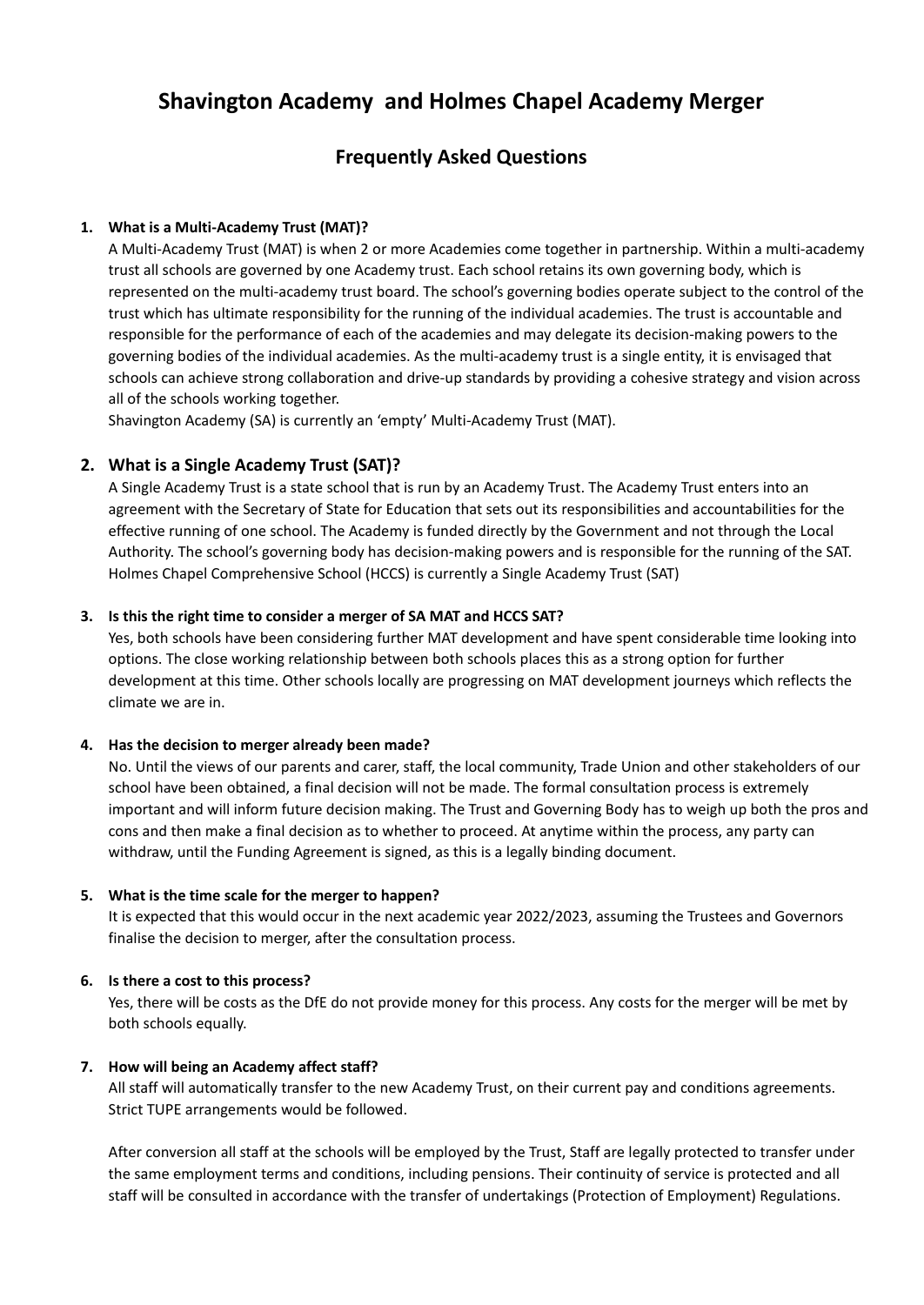# **8. What is TUPE transfer?**

TUPE regulations protect your rights as an employee when you transfer to a new employer. TUPE stands for Transfer of Undertakings (Protection of Employment).

A 'TUPE transfer happens when:

An organisation or part of it is transferred from one employer to another A service is transferred to a new provider; for example, when another company takes over contracts for office cleaning

You may be affected by a TUPE transfer if:

You're transferring from your current employer to a new employer Other employees are transferring to a new employer but you stayed employed with your current employer and do not transfer Other employees have been transferred to the organisation you work for

# **9. Who will be responsible for running our school?**

The Headteachers of each school would still be responsible for running the school. The school would also retain its own governing body. The newly formed Trust will have a Board of Directors including individuals from each school's governing body. Headteachers from all the schools would be accountable to the Trust Board.

# **10. Will the Curriculum change?**

We currently teach to the National Curriculum (last amended September 2014) and we already have the power to change this if we wish. Our main consideration is to continue with a broad and balanced curriculum that helps us to instil in children a lifelong love of learning.

# **11. Would the school have to change its name, logo or uniform?**

No, there will be no change to the name, logo or uniform of either school. Each school is committed to the retention of its individual identity.

# **12. Would there be any changes to the admission policy/criteria?**

No, there will be no changes to admission policy or criteria.

**13. Will our responsibilities in relation to Special Educational Needs and Disabilities (SEND) and exclusions change?** No, responsibilities as an Academy in relation to SEND and exclusions will be just the same as the are now.

# **14. Would the term and holiday dates or the timings of the school day change?**

Academies, free schools and voluntary aided schools are able to set their own term dates but are asked to set the same or similar dates in the interest of parents who may have children at different schools. Our calendars have always been very much in line with local schools and other schools locally and this will continue. Synced calendars allow us to potentially plan share training and development on the five-teacher training days each year.

# **15. How are pupils affected?**

Pupils will not notice any immediate difference; they will be in the same uniform in the same classrooms with the same teaching staff. We will continue to strive for an outstanding education for all our children. However, in time the children may notice changes and improvements in the way that they learn which will result from greater training opportunities for all staff and wider opportunities for all pupils.

# **16. Will we get more money through this process?**

Academies receive the same amount of per-pupil funding as they would receive from the Local Authority as a maintained school. All funding comes direct from Government to the Multi Academy Trust which controls the overall budget. Each school does not necessarily have more money, but as a group the schools are better able to control their part of the budget and seek economies of scale.